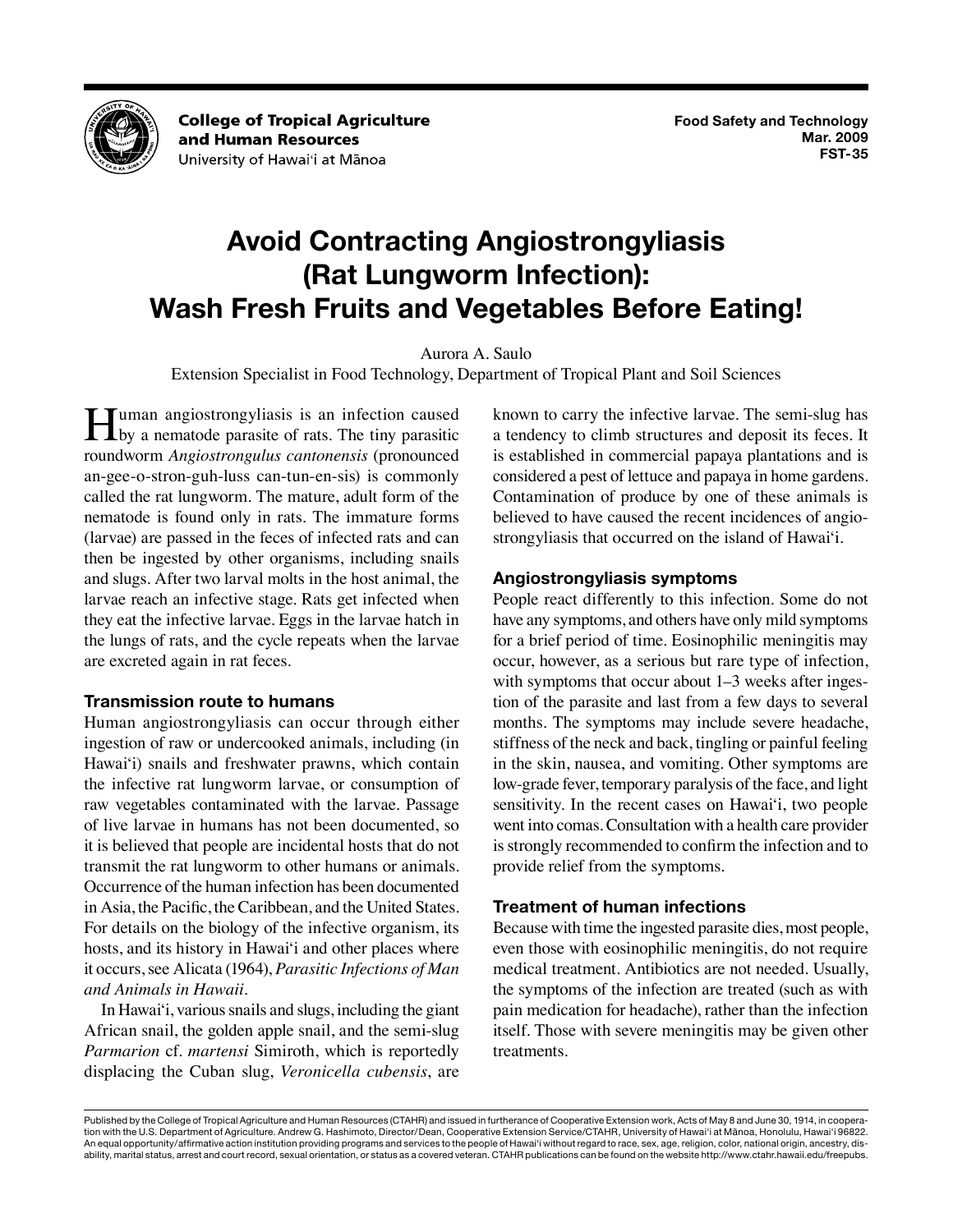## **Prevention of angiostrongyliasis**

Although people can get infected with this parasite, the actual occurrences of infection are unusual and rare. Prevention of the infection is mainly through sanitary food handling practices. On farms and in gardens, efforts should be made to eliminate rodents, snails, and slugs from the vicinity of the growing area. Anyone eating snails and prawns should boil them for at least 3–5 minutes.

Avoiding eating fresh produce out of fear of contracting angiostrongyliasis is not the best preventive measure. Fresh produce is a primary source of bioactive nutrients and functional foods. People are encouraged to eat five servings of fresh fruits and vegetables each day. The key to avoiding angiostrongyliasis is to carefully clean fresh produce before it is consumed.

## **Why is it important to clean produce before eating it?**

One in 10 cases of foodborne illness in the United States today is due to consumption of contaminated fresh fruits and vegetables. Therefore, people need to know how to make raw fruits and vegetables safe to eat. Rinsing produce in drinkable water removes soil, surface microbes, and some pesticides. Cleaning produce properly is especially important when it is for the young (under 5 years old), whose immune systems are not fully developed, or the sick, the elderly, and others with compromised immune systems. However, rinsing produce contaminated with larvae of the parasitic nematode *Angiostrongylus cantonensis* may not remove all the infectious larvae, so it is best not to use produce that is suspected of being contaminated.

## **Some points about cleaning produce**

- It is preferable not to wash produce before storing it in the refrigerator, because moisture in the refrigerator environment encourages microbial growth. Rinsing produce does not remove all microorganisms.
- Organically grown or homegrown produce is not necessarily any cleaner or safer to consume than conventionally grown produce—all produce should be washed before eating.
- Commercial fruit and vegetable wash solutions are not more effective than tap water rinses; studies conducted by the [University of Maine Cooperative Extension](http://www.umxt.maine.edu/onlinepubs/htmpubs/4336.htm) [Service](http://www.umxt.maine.edu/onlinepubs/htmpubs/4336.htm) concluded that rinsing fresh produce under a cold-water spray and then soaking it in distilled water

for 1–2 minutes is preferable and more economical than the other wash methods tested.

• Do not use soaps, detergents, or household bleach on produce, because these products are not approved for treating foods to be eaten, and their residues may be harmful.

## **Procedures for cleaning various fruits and vegetables**

Before washing, examine the produce for visible dirt, debris, insects, snails, or slugs. Remove any dirt, debris, and insects, and discard anything that is apparently damaged or contaminated with snails or slugs.

Wash the preparation area, cutting boards, and utensils using hot, soapy water. Clean raw fruits and vegetables (including bananas) well before you peel, cut, eat, or cook them by rubbing the produce with clean hands under running water. Fragile produce, such as lettuce and cabbage, may be sprayed to remove visible materials not meant to be with the food.

Using hot, soapy water, again wash the preparation area, cutting boards, and utensils after peeling produce and before further cutting to avoid transferring microbes from the outside to the inside of the raw produce. In fruits with non-acidic flesh, such as cantaloupes, microbes grow more readily than in acidic fruits, such as apples. Use a vegetable brush for produce with thick skin (melons, cucumbers, winter squash, citrus, potatoes); produce with grooved surfaces, such as cantaloupe, are especially in need of careful scrubbing. Waxy-skinned citrus fruits and cucumbers also may have pathogens sticking to the outside peel. With bunched fruit (blueberries, grapes, raspberries, strawberries, and similar fruits) spray or rinse in a colander with cold water. Remove all visible dirt and debris and use a paper towel to blot the produce dry.

## **Summary**

The following points are important to remember when growing and preparing fresh fruits and vegetables:

• If you grow your own produce, make sure that rodents, snails, and slugs are controlled and excluded from your garden. If you buy directly from a farm or farmstand, inquire about the practices the farmer has in place to avoid contamination of produce with harmful microbes. It is best to buy only from vendors that you know adopt good agricultural practices to protect the safety of your produce.